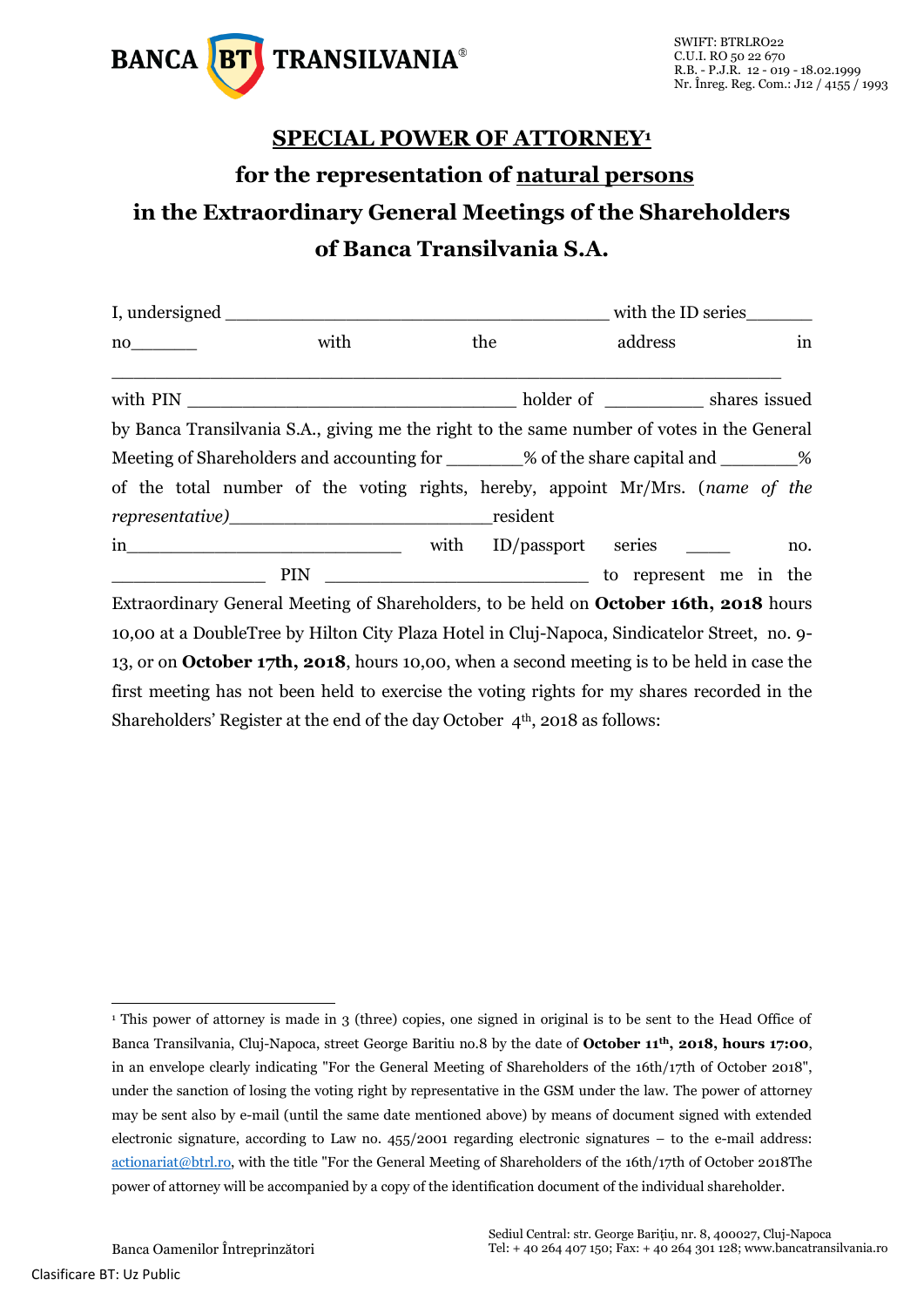

**I. Approval of the merger by absorption between Banca Transilvania SA, as an acquiring company, and Bancpost SA, as an acquired company, according to the terms and conditions included in the merger project, and therefore, the approval of the Merger Project and the documents drawn up in relation to it, and all the merger effects, such as, but not being limited to:**

**(i) the dissolution without liquidation of Bancpost SA and the universal transfer of the Bancpost SA assets (patrimony) to Banca Transilvania S.A. in exchange of the assignment towards the Bancpost S.A. shareholders of new shares issued by The Company, under the terms and conditions presented in the Merger Project;** 

**(ii) the increase of Banca Transilvania S.A. share capital, under the terms and conditions presented in the Merger Project, and the adequate modification of the BT's Articles of Association; the Bancpost shareholders will receive a number of shares in Banca Transilvania according to the exchange rate indicated in the Merger Project, applied to the number of shares they hold in Bancpost at the reference date of the merger approval decision.**

**(iii) Granting of a mandate to the Banca Transilvania Board of Directors for the determination of the final value of the BT share capital increase as well as of the merger premium, as stipulated in the Merger Project, having the capacity to decide also on:**

**a) the option to cancel those TLV shares that would have been allocated to the account of Bancpost shares for which the right of withdrawal has been exercised in accordance with the provisions of art. 134 of the Law no. 31/1990;** 

**b) the option to cancel those shares issued by Banca Transilvania and which, because of rounding operations, are not allocated to the Bancpost shareholders;** 

**c) to set a compensation price for the shares fraction resulting from the rounding down;** 

**d) any other items, data, including (but not being limited to, e.g.: the date, the registration date or the payment date, if required) or the events necessary to complete and implement the merger between Banca Transilvania and Bancpost.**

For  $\Box$  Against  $\Box$  Abstention  $\Box$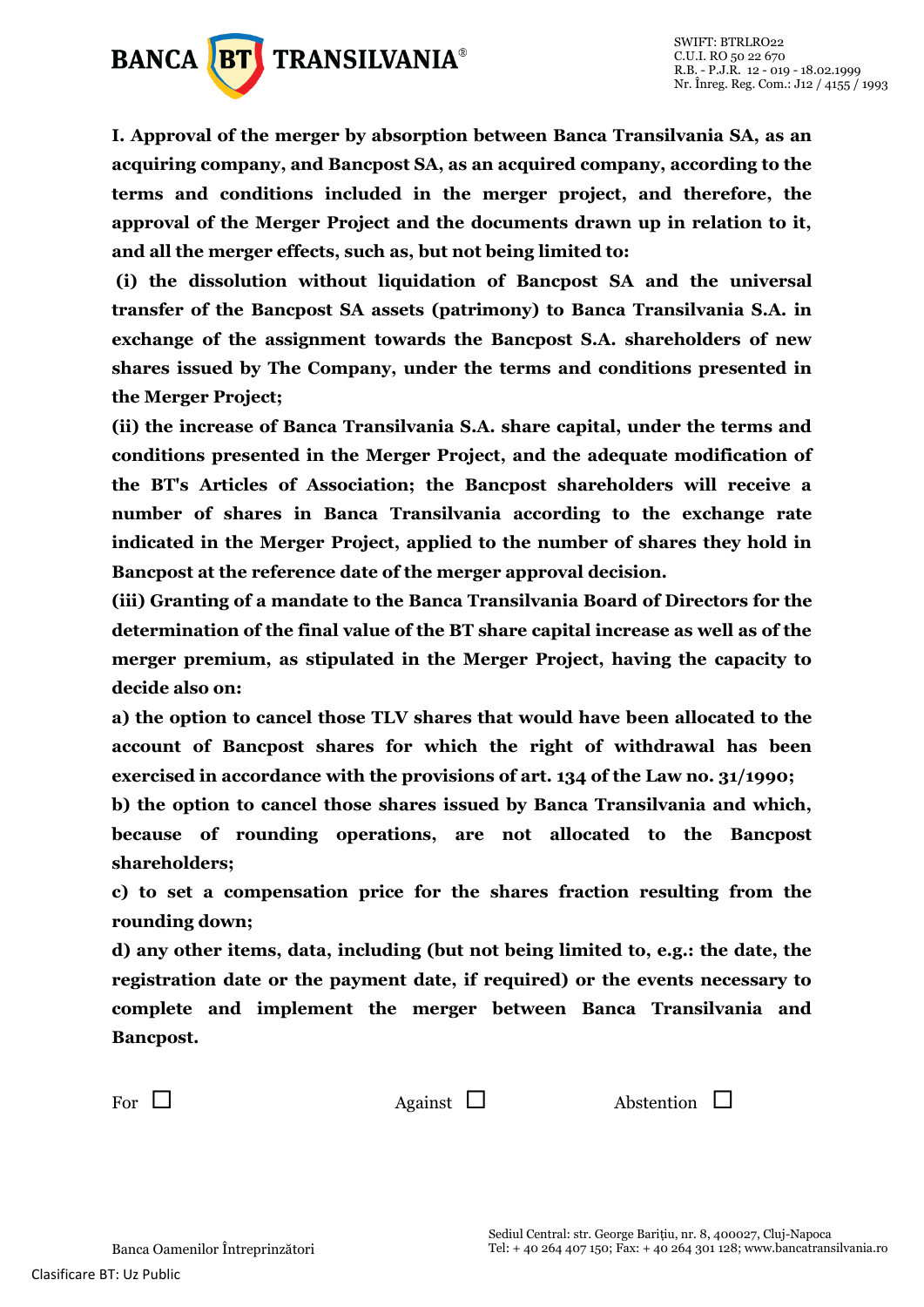

**II. The granting of a mandate to Banca Transilvania's Board of Directors, with the right of sub-delegation, to take all the measures and to perform all administrative, economic, financial or legal operations considered necessary or appropriate by them so as to implement the Merger and the Merger itself approval decision, such as, but not being limited to:** 

**(i) performing the necessary formalities in order to obtain any approvals from the ASF or any other competent authorities,** 

**(ii) establishing and performing, as appropriate, the procedures so as to ensure the exercise of the shareholders' rights in the Merger context;** 

**(iii) the signing and submission of any documents, notifications, requests necessary or useful for the completion and enforceability of taking over the entire assets (patrimony) of Bancpost SA starting with the Merger effective date,** 

**(iv) representation before the competent Trade Register Offices, the competent Court, FSA, the Central Depositary, and any other authority, legal entity or individual, as necessary.**

For  $\Box$  Against  $\Box$  Abstention  $\Box$ 

**III. Approval of the bank's articles of association amendment and empowerment of the Board of Directors and individually of its members to carry out the decisions adopted by the EGMS, as follows:**

**Updating Art. 6 - Field of activity with the following activity:**

**"6612- participation in the issue of securities and other financial instruments by subscribing and placing these securities or by placement and provision of services related to such securities;"**

For  $\Box$  Against  $\Box$  Abstention  $\Box$ 

This power of attorney is valid only for the Extraordinary General Meeting of Shareholders, to be held on October 16th, 2018 hours 10,00 at a DoubleTree by Hilton City Plaza Hotel in Cluj-Napoca, Sindicatelor Street, no. 9-13, or on October 17**,** 2018, hours 10,00, when a second meeting is to be held in case the first meeting has not been held my representative having the obligation to vote according to the given instructions.